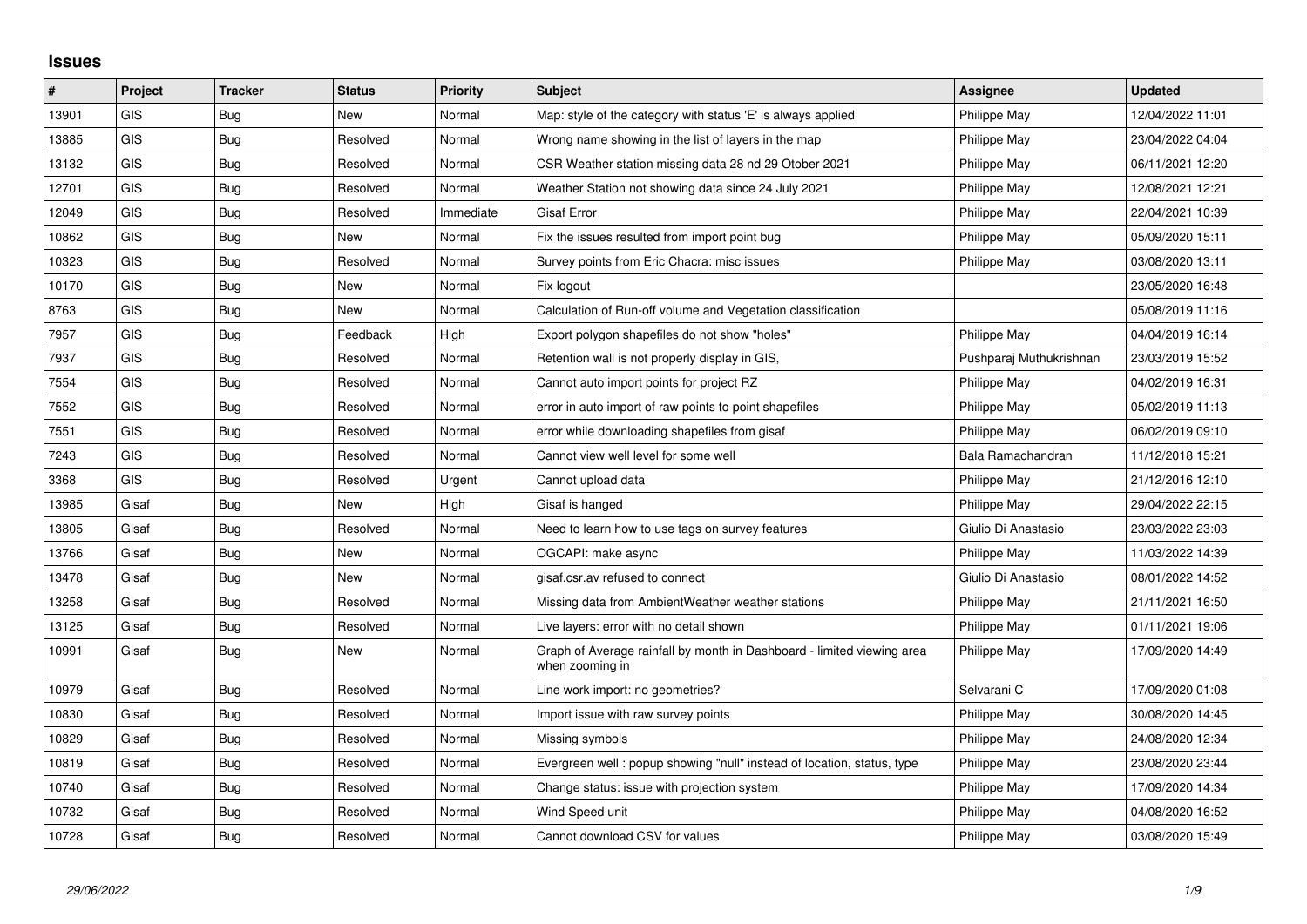| #     | Project | <b>Tracker</b> | <b>Status</b> | <b>Priority</b> | <b>Subject</b>                                                                                               | Assignee               | <b>Updated</b>   |
|-------|---------|----------------|---------------|-----------------|--------------------------------------------------------------------------------------------------------------|------------------------|------------------|
| 10539 | Gisaf   | Bug            | Resolved      | Normal          | New basket admin: the metadata (surveyor, etc) aren't populated from raw<br>points when importing shapefiles | Philippe May           | 15/07/2020 15:02 |
| 10439 | Gisaf   | Bug            | Resolved      | Normal          | Reconciliation: use categories instead of layers                                                             | Philippe May           | 27/06/2020 05:21 |
| 10407 | Gisaf   | Bug            | Resolved      | Normal          | Live layer DXF export: missing reprojection                                                                  | Philippe May           | 23/06/2020 04:24 |
| 10400 | Gisaf   | Bug            | Resolved      | Normal          | Map search: works only once                                                                                  | Philippe May           | 24/06/2020 12:05 |
| 10360 | Gisaf   | Bug            | Resolved      | Normal          | Cannot import survey: accuracy issue                                                                         | Philippe May           | 17/06/2020 01:29 |
| 10344 | Gisaf   | <b>Bug</b>     | <b>New</b>    | Normal          | Error: No accuracy defined for surveyor Eric Chacra - Baraka and<br>equipment {file.equipment}               | Giulio Di Anastasio    | 16/06/2020 04:27 |
| 10337 | Gisaf   | Bug            | Resolved      | Normal          | Custom layers with a "status" column not displayed on the map                                                | Philippe May           | 13/06/2020 17:36 |
| 10306 | Gisaf   | Bug            | Resolved      | Normal          | Logout not working                                                                                           | Philippe May           | 11/06/2020 12:13 |
| 10289 | Gisaf   | Bug            | Resolved      | Normal          | New basket: cannot import raingauge Excel sheet                                                              | Philippe May           | 11/06/2020 12:17 |
| 10228 | Gisaf   | <b>Bug</b>     | <b>New</b>    | Normal          | Telephone box: geopackage error while downloading, geometry wrong in<br>shape file                           | Giulio Di Anastasio    | 28/05/2020 18:09 |
| 10213 | Gisaf   | Bug            | Resolved      | Normal          | Point showing in the reconciliation pop-up but error while reconciling                                       | Philippe May           | 26/06/2020 14:37 |
| 10180 | Gisaf   | Bug            | Resolved      | Normal          | Error importing Johan's shapefile                                                                            | Philippe May           | 27/05/2020 15:34 |
| 10149 | Gisaf   | <b>Bug</b>     | Resolved      | Normal          | Import basket: fix authorization auto import                                                                 | Philippe May           | 09/06/2020 23:09 |
| 10140 | Gisaf   | <b>Bug</b>     | <b>New</b>    | Normal          | Admin: sort out manager role                                                                                 | Philippe May           | 19/05/2020 19:22 |
| 10125 | Gisaf   | Bug            | Resolved      | Normal          | Feature with Status other than existing, not showing in the map (example:<br>future building outline)        | Philippe May           | 20/05/2020 04:05 |
| 10123 | Gisaf   | Bug            | Resolved      | Normal          | Basket Upload: store not saved                                                                               | Philippe May           | 19/05/2020 17:36 |
| 10122 | Gisaf   | <b>Bug</b>     | Resolved      | Normal          | Reconciliation: missing categories                                                                           | Philippe May           | 19/05/2020 02:53 |
| 9603  | Gisaf   | Bug            | <b>New</b>    | Normal          | Map: clean memory after removing layer                                                                       | Philippe May           | 20/01/2020 13:05 |
| 9602  | Gisaf   | Bug            | Resolved      | Normal          | Map: ability to cancel download                                                                              | Philippe May           | 20/01/2020 18:32 |
| 9519  | Gisaf   | <b>Bug</b>     | Resolved      | Normal          | Map info: fix icons                                                                                          | Philippe May           | 02/01/2020 13:11 |
| 9493  | Gisaf   | <b>Bug</b>     | Resolved      | Normal          | Plotly png download resize frame                                                                             | Philippe May           | 26/12/2019 16:37 |
| 9468  | Gisaf   | Bug            | Feedback      | Normal          | "Find my Location" button on map returns strange result !!                                                   | <b>Richard Presley</b> | 20/12/2019 19:36 |
| 9465  | Gisaf   | Bug            | Resolved      | Normal          | Export plots to PNG missing axis labels                                                                      | Philippe May           | 08/01/2020 11:35 |
| 9036  | Gisaf   | Bug            | Resolved      | Normal          | Fix login indicator                                                                                          | Philippe May           | 03/10/2019 15:15 |
| 8756  | Gisaf   | <b>Bug</b>     | Resolved      | Normal          | Map: handle errors when layers (eg, in base maps) don't actually exist                                       | Philippe May           | 02/08/2019 16:40 |
| 8231  | Gisaf   | <b>Bug</b>     | Resolved      | Normal          | Fix status in table definition of new categories                                                             | Philippe May           | 03/05/2019 17:26 |
| 7584  | Gisaf   | Bug            | In Progress   | Normal          | Error with large integers (graphql)                                                                          | Philippe May           | 20/09/2019 10:52 |
| 6538  | Gisaf   | <b>Bug</b>     | New           | Normal          | Well level: improve the form and input processing (dry checkbox)                                             | Philippe May           | 12/03/2019 11:09 |
| 6090  | Gisaf   | Bug            | New           | Low             | Polygon rendering issue                                                                                      | Philippe May           | 07/03/2019 16:24 |
| 5988  | Gisaf   | Bug            | Resolved      | Normal          | problem with the flow from origin of wastewater to the component                                             | Philippe May           | 08/06/2018 15:14 |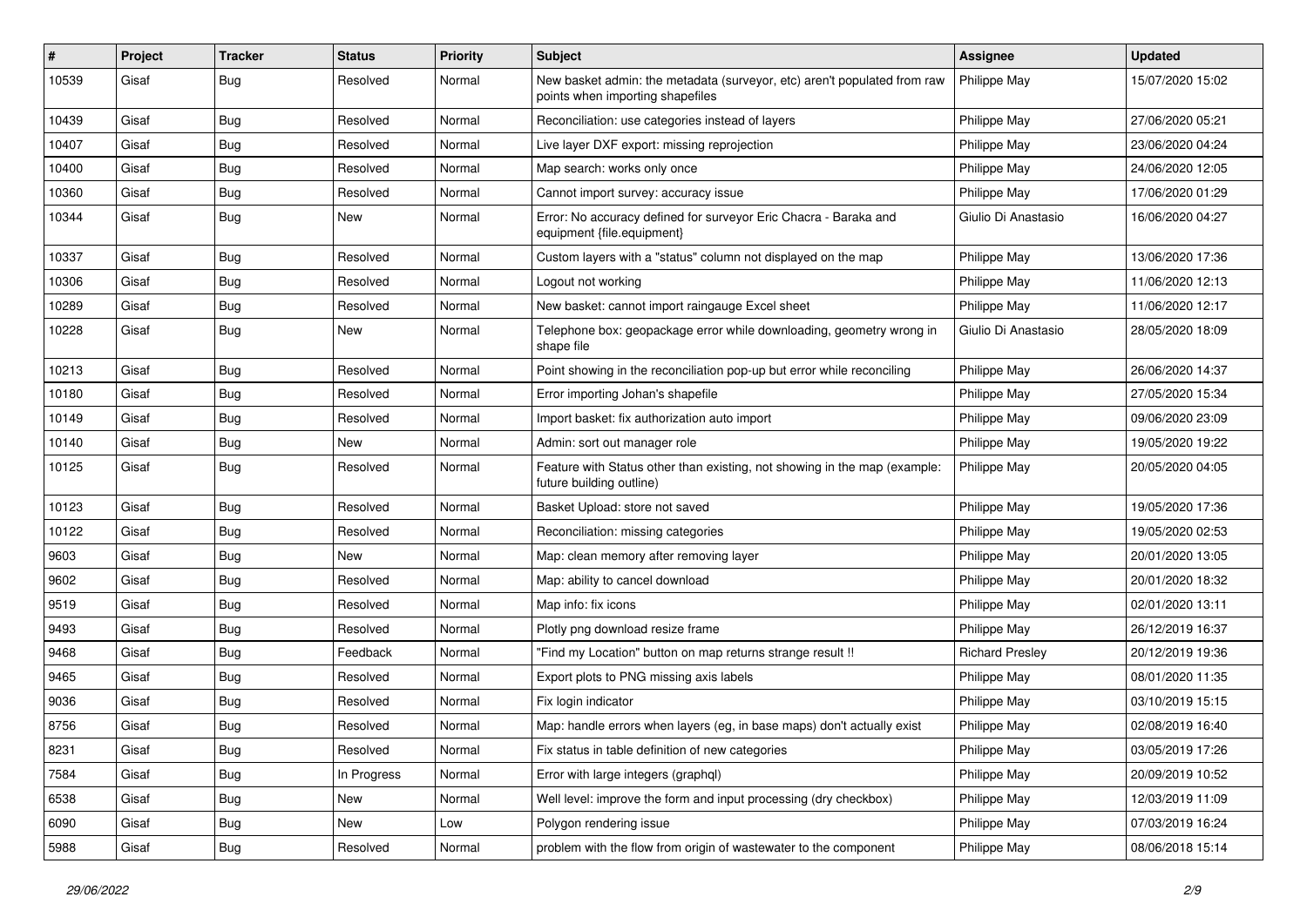| $\pmb{\#}$ | Project                                | <b>Tracker</b> | <b>Status</b> | <b>Priority</b> | <b>Subject</b>                                                              | <b>Assignee</b>         | <b>Updated</b>   |
|------------|----------------------------------------|----------------|---------------|-----------------|-----------------------------------------------------------------------------|-------------------------|------------------|
| 5974       | Gisaf                                  | <b>Bug</b>     | Resolved      | Normal          | Issues in uploading readings into GISAF using interface                     | Philippe May            | 06/02/2019 09:25 |
| 14090      | <b>GIS</b>                             | Feature        | Resolved      | Normal          | Move to SDDs after failure of one HDD in the RAID array of the domUs        | Philippe May            | 27/05/2022 16:28 |
| 13597      | <b>GIS</b>                             | Feature        | <b>New</b>    | Normal          | Courage well: tags to add after publishing                                  | Giulio Di Anastasio     | 03/02/2022 17:14 |
| 12976      | <b>GIS</b>                             | Feature        | <b>New</b>    | Normal          | Weather Station not recording data on 3rd October 2021                      | Giulio Di Anastasio     | 05/10/2021 23:07 |
| 12075      | <b>GIS</b>                             | Feature        | Resolved      | High            | CSR Weather Station not showing since 22 of april 2021                      | Philippe May            | 29/04/2021 15:34 |
| 11486      | <b>GIS</b>                             | Feature        | <b>New</b>    | Normal          | Button Labels for wells details                                             | Philippe May            | 21/12/2020 10:26 |
| 11329      | <b>GIS</b>                             | Feature        | New           | Normal          | <b>Boundary Stones Updation</b>                                             | Giulio Di Anastasio     | 12/11/2020 18:03 |
| 10151      | <b>GIS</b>                             | Feature        | Resolved      | Normal          | PG ADMIN installation on server                                             | Philippe May            | 23/05/2020 12:04 |
| 9220       | <b>GIS</b>                             | Feature        | Resolved      | High            | Setting the daily resampling of weather data starting from 8.30 am          | Philippe May            | 08/01/2020 17:57 |
| 8262       | <b>GIS</b>                             | Feature        | <b>New</b>    | Normal          | Change points into MISTAKES for updated cycle path and MM fence             | Pushparaj Muthukrishnan | 09/05/2019 14:59 |
| 8060       | <b>GIS</b>                             | Feature        | Resolved      | Normal          | Compilation of data on wells including elevation and CF (correction Factor) | Debojyoti Mallick       | 13/05/2019 15:56 |
| 7817       | <b>GIS</b>                             | Feature        | <b>New</b>    | Normal          | Updating dates for 66 records in the Benches attribute table.               | Pavneet Kaur            | 15/03/2019 15:03 |
| 7776       | <b>GIS</b>                             | Feature        | <b>New</b>    | High            | Text on IZ CAD file                                                         | Pavneet Kaur            | 26/02/2019 12:57 |
| 7763       | <b>GIS</b>                             | Feature        | Feedback      | Normal          | Infrastructure: migrate old-admin to the same server than gisaf             | Philippe May            | 25/02/2019 11:11 |
| 13968      | Geomatic<br>studio models<br>for Gisaf | Feature        | Resolved      | Normal          | Create layers and all for the LB records                                    | Philippe May            | 28/04/2022 17:18 |
| 12646      | Geomatic<br>studio models<br>for Gisaf | Feature        | New           | Normal          | Add and import new data from Johan for OFC                                  | Philippe May            | 01/08/2021 19:46 |
| 11678      | Geomatic<br>studio models<br>for Gisaf | Feature        | <b>New</b>    | Normal          | Add new models for AVES                                                     | Philippe May            | 02/02/2021 12:13 |
| 11441      | Geomatic<br>studio models<br>for Gisaf | Feature        | <b>New</b>    | Normal          | Add models for AVES                                                         |                         | 07/12/2020 16:42 |
| 7725       | Geomatic<br>studio models<br>for Gisaf | Feature        | Resolved      | Normal          | Add a button for generating reports                                         | Philippe May            | 25/02/2019 13:08 |
| 7711       | Geomatic<br>studio models<br>for Gisaf | Feature        | Resolved      | Normal          | Add fields to component types                                               | Philippe May            | 25/02/2019 13:06 |
| 7710       | Geomatic<br>studio models<br>for Gisaf | Feature        | Resolved      | Normal          | Add fields to the individual components                                     | Philippe May            | 25/02/2019 13:07 |
| 7709       | Geomatic<br>studio models<br>for Gisaf | Feature        | Resolved      | Normal          | Waste water treatment plant improvements                                    | Philippe May            | 19/03/2019 23:58 |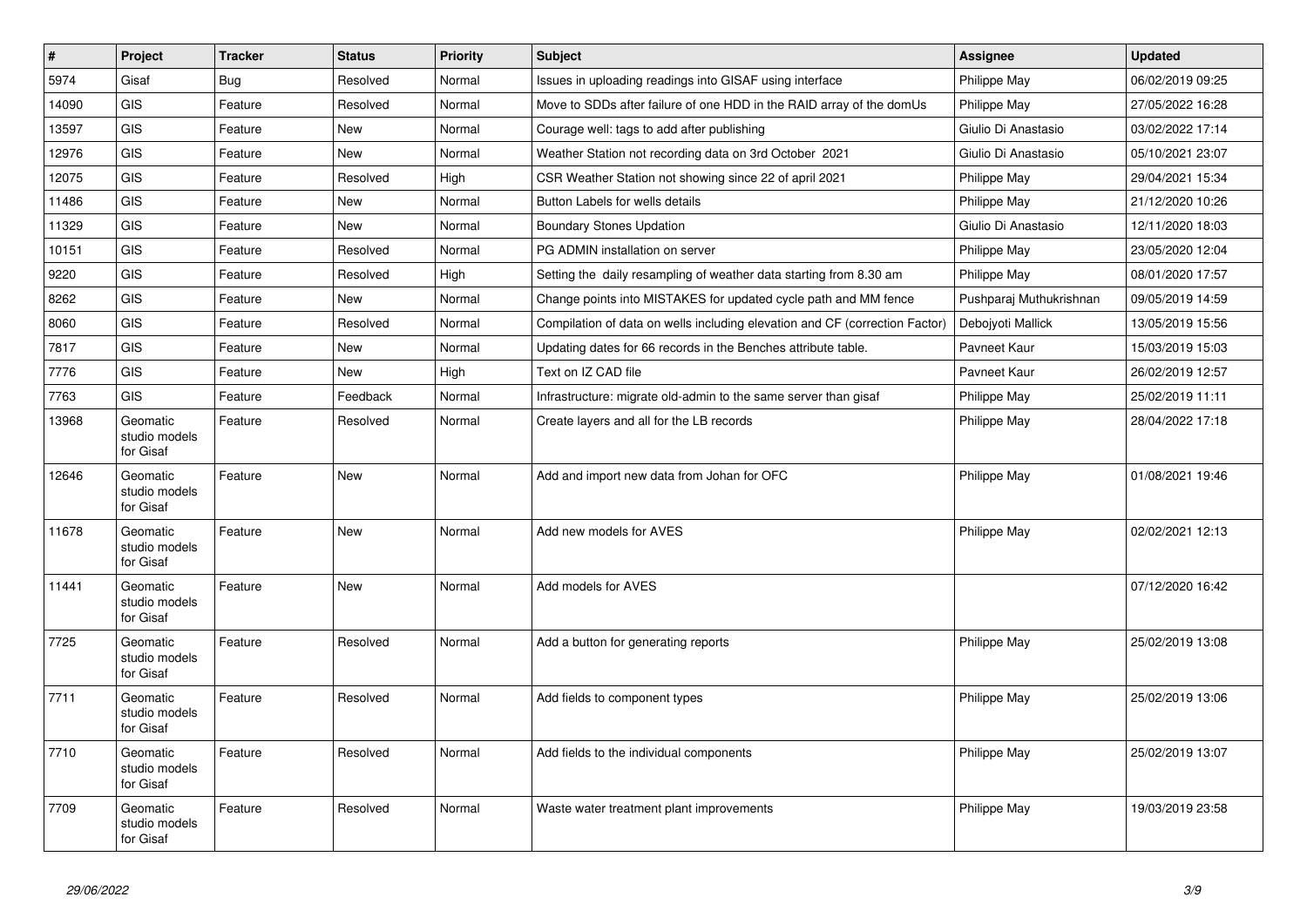| $\#$  | Project                                | <b>Tracker</b> | <b>Status</b> | <b>Priority</b> | <b>Subject</b>                                                                       | <b>Assignee</b>     | <b>Updated</b>   |
|-------|----------------------------------------|----------------|---------------|-----------------|--------------------------------------------------------------------------------------|---------------------|------------------|
| 7696  | Geomatic<br>studio models<br>for Gisaf | Feature        | Resolved      | Normal          | HT Cables shapefile from Johan                                                       | Philippe May        | 25/02/2019 18:54 |
| 12714 | Gisaf                                  | Feature        | New           | Normal          | Dana well correction factor changed                                                  | Giulio Di Anastasio | 21/09/2021 12:57 |
| 12491 | Gisaf                                  | Feature        | Resolved      | Normal          | Measure distances on the map                                                         | Philippe May        | 11/07/2021 11:51 |
| 11907 | Gisaf                                  | Feature        | Resolved      | Normal          | Allow specific project list for custom models                                        | Philippe May        | 19/03/2021 16:13 |
| 11762 | Gisaf                                  | Feature        | Resolved      | Normal          | Switch from Mapbox to Maplibre                                                       | Philippe May        | 20/11/2021 15:21 |
| 11649 | Gisaf                                  | Feature        | Resolved      | Normal          | Wells timeline dashboard misc. improvements                                          | Philippe May        | 27/01/2021 15:47 |
| 11577 | Gisaf                                  | Feature        | Resolved      | Normal          | Dashboard: multiple sections per page                                                | Philippe May        | 27/01/2021 12:37 |
| 11449 | Gisaf                                  | Feature        | Resolved      | Normal          | Strip extra characters when importing survey CSV files                               | Philippe May        | 10/12/2020 01:06 |
| 10948 | Gisaf                                  | Feature        | Resolved      | Normal          | Add WMS3 server capabilities (with pygeoapi)                                         | Philippe May        | 14/09/2020 16:59 |
| 10920 | Gisaf                                  | Feature        | Resolved      | Normal          | Add option to display labels on the map                                              | Philippe May        | 07/09/2020 11:54 |
| 10741 | Gisaf                                  | Feature        | Resolved      | Normal          | Add a way for changing status of a feature, given its original id                    | Philippe May        | 16/09/2020 17:35 |
| 10675 | Gisaf                                  | Feature        | Resolved      | Normal          | Add attribution on map                                                               | Philippe May        | 04/07/2021 13:58 |
| 10569 | Gisaf                                  | Feature        | Resolved      | Normal          | Well Masterfile/Repository                                                           | Philippe May        | 19/12/2020 17:10 |
| 10536 | Gisaf                                  | Feature        | Resolved      | Normal          | Migrate PlottableModel.Actions.download_csv_value to plugins                         | Philippe May        | 15/07/2020 15:07 |
| 10331 | Gisaf                                  | Feature        | Resolved      | Normal          | Reconciliation: sort layer by alphabetical order                                     | Philippe May        | 12/06/2020 17:45 |
| 10182 | Gisaf                                  | Feature        | Resolved      | Normal          | Function to change status of surveyed features                                       | Philippe May        | 15/07/2020 15:10 |
| 10152 | Gisaf                                  | Feature        | Resolved      | Normal          | wells list in Measures Tab with only wells having measures                           | Philippe May        | 10/06/2020 15:05 |
| 10014 | Gisaf                                  | Feature        | Resolved      | Normal          | Interity checks                                                                      | Philippe May        | 19/05/2020 19:23 |
| 9944  | Gisaf                                  | Feature        | Resolved      | Normal          | Admin: manage categories                                                             | Philippe May        | 10/04/2020 12:06 |
| 9789  | Gisaf                                  | Feature        | New           | Normal          | Login: put in a dialog                                                               | Philippe May        | 28/02/2020 04:28 |
| 9749  | Gisaf                                  | Feature        | New           | Normal          | Strip extra characters in graphQL queries                                            | Philippe May        | 07/09/2020 12:48 |
| 9563  | Gisaf                                  | Feature        | Resolved      | Normal          | Live layers: add option to link to a map feature                                     | Philippe May        | 12/01/2020 22:22 |
| 9538  | Gisaf                                  | Feature        | New           | Normal          | Download shapefile of raw survey points facility - TO BE REMOVED?                    | Philippe May        | 07/01/2020 14:35 |
| 9534  | Gisaf                                  | Feature        | Resolved      | Normal          | GeoJson store: systematically use geodataframes                                      | Philippe May        | 07/01/2020 16:51 |
| 9517  | Gisaf                                  | Feature        | Resolved      | Normal          | Tags: add location                                                                   | Philippe May        | 03/01/2020 11:54 |
| 9516  | Gisaf                                  | Feature        | Resolved      | Normal          | Map: add option to grab link to the selected feature                                 | Philippe May        | 02/01/2020 15:42 |
| 9510  | Gisaf                                  | Feature        | Resolved      | Normal          | Automatically resample to daily when there's too much data                           | Philippe May        | 01/01/2020 14:12 |
| 9509  | Gisaf                                  | Feature        | Resolved      | Normal          | Update angular-plotly to 1.5.0                                                       | Philippe May        | 04/01/2020 12:05 |
| 8721  | Gisaf                                  | Feature        | New           | Normal          | Survey data basket: handle the case when more than one file in the basket<br>per day | Philippe May        | 14/10/2020 17:01 |
| 8669  | Gisaf                                  | Feature        | Resolved      | Normal          | Groups of map layers                                                                 | Philippe May        | 26/07/2019 10:51 |
| 8630  | Gisaf                                  | Feature        | Resolved      | Normal          | Map: add option for filter with status                                               | Philippe May        | 10/07/2019 16:49 |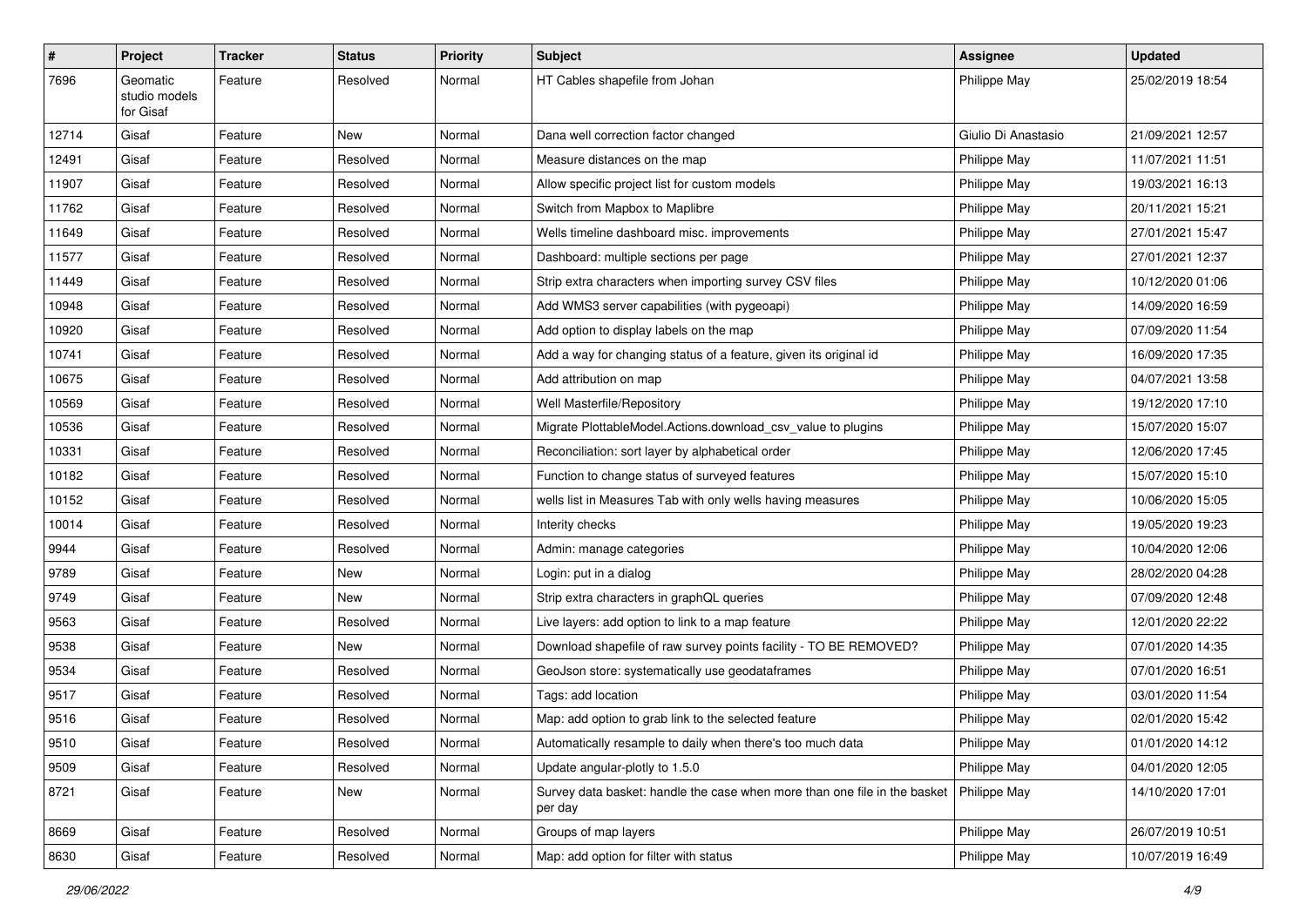| #     | Project    | <b>Tracker</b> | <b>Status</b> | Priority | <b>Subject</b>                                                      | <b>Assignee</b>         | <b>Updated</b>   |
|-------|------------|----------------|---------------|----------|---------------------------------------------------------------------|-------------------------|------------------|
| 7527  | Gisaf      | Feature        | Resolved      | Normal   | Give an option to resample data for graphs (eg. rain gauge)         | Philippe May            | 07/03/2019 16:24 |
| 7379  | Gisaf      | Feature        | New           | Low      | Make Gisaf installable (Progressive Web App)                        | Philippe May            | 02/02/2019 10:27 |
| 6099  | Gisaf      | Feature        | New           | Low      | Sanic/Gino admin                                                    | Philippe May            | 07/03/2019 16:24 |
| 5618  | Gisaf      | Feature        | Resolved      | Low      | Export layers as DXF                                                | Philippe May            | 05/03/2019 12:42 |
| 5033  | Gisaf      | Feature        | Resolved      | Normal   | Add an option to display a base line in the bar charts              | Philippe May            | 04/01/2018 01:09 |
| 3472  | Gisaf      | Feature        | Resolved      | Normal   | Weather station graphs: choice of parameters                        | Philippe May            | 10/03/2019 14:52 |
| 14072 | <b>GIS</b> | Support        | Resolved      | Urgent   | Gisaf very slow                                                     | Philippe May            | 19/05/2022 02:29 |
| 13991 | <b>GIS</b> | Support        | In Progress   | High     | Gisaf is again hung                                                 | Philippe May            | 30/04/2022 14:01 |
| 13982 | <b>GIS</b> | Support        | Resolved      | Normal   | Update server's storage                                             | Philippe May            | 06/05/2022 14:38 |
| 13883 | <b>GIS</b> | Support        | Resolved      | Urgent   | Gisaf not responding - Possible issue with tag editing?             | Philippe May            | 07/04/2022 19:34 |
| 13847 | <b>GIS</b> | Support        | New           | Urgent   | Gisaf not responding                                                | Philippe May            | 01/04/2022 17:08 |
| 13822 | <b>GIS</b> | Support        | Feedback      | Normal   | Need a Login id and password to a Gisaf for entering the tag value. | Pushparaj Muthukrishnan | 27/03/2022 16:47 |
| 13763 | <b>GIS</b> | Support        | Resolved      | Normal   | Gisaf not responding                                                | Philippe May            | 11/03/2022 13:03 |
| 13447 | <b>GIS</b> | Support        | Resolved      | Urgent   | Server down due to electrical power cut                             | Philippe May            | 31/12/2021 17:14 |
| 13445 | <b>GIS</b> | Support        | New           | Normal   | Jupyter notebook for rnoff calculation: kernel not connecting       | Giulio Di Anastasio     | 03/02/2022 17:22 |
| 13259 | <b>GIS</b> | Support        | New           | Normal   | Wrong data from CSR AmbientWeather weather station                  | Giulio Di Anastasio     | 03/02/2022 16:31 |
| 13235 | <b>GIS</b> | Support        | Resolved      | Normal   | Server hardware failure (sdc hard drive)                            | Philippe May            | 19/11/2021 17:59 |
| 13203 | <b>GIS</b> | Support        | In Progress   | Normal   | Redis server: fix warning relarted to memory allocation             | Philippe May            | 12/11/2021 13:03 |
| 13068 | <b>GIS</b> | Support        | Resolved      | Normal   | Migrate gisaf VM to bullseye                                        | Philippe May            | 25/10/2021 17:28 |
| 12895 | <b>GIS</b> | Support        | Resolved      | Normal   | Migrate backups to Bung                                             | Philippe May            | 12/11/2021 00:36 |
| 12867 | <b>GIS</b> | Support        | In Progress   | Normal   | Upgrade server (all virtual machines) to Debian bullseye            | Philippe May            | 25/10/2021 17:34 |
| 12850 | <b>GIS</b> | Support        | <b>New</b>    | Normal   | Mistakenly deleted ticket about PgAdmin                             | Giulio Di Anastasio     | 08/09/2021 12:50 |
| 12051 | <b>GIS</b> | Support        | New           | Normal   | Update pgadmin                                                      | Philippe May            | 22/04/2021 12:57 |
| 11898 | <b>GIS</b> | Support        | New           | Normal   | Add Aurogreen Weather Station                                       | Philippe May            | 17/03/2021 12:10 |
| 11715 | <b>GIS</b> | Support        | New           | Normal   | Evaluation of Pastas as an data analysis tool for well levels       | Giulio Di Anastasio     | 08/02/2021 12:01 |
| 11497 | <b>GIS</b> | Support        | <b>New</b>    | Normal   | Add log book information to raingauges, etc                         | Giulio Di Anastasio     | 21/12/2020 14:54 |
| 10693 | <b>GIS</b> | Support        | Resolved      | Normal   | Wrong geometry type for category R54                                | Philippe May            | 30/07/2020 12:00 |
| 10322 | GIS        | Support        | New           | Normal   | Resume the basket imports, and review of the new admin baskets      | Giulio Di Anastasio     | 11/06/2020 17:17 |
| 10291 | GIS        | Support        | In Progress   | Normal   | Vacuum DB at reboot                                                 | Philippe May            | 29/10/2021 11:44 |
| 10153 | GIS        | Support        | Resolved      | Normal   | Postgis access for Selvarani in QGis                                | Philippe May            | 23/05/2020 12:05 |
| 9736  | GIS        | Support        | New           | High     | Enter correct day and time of the measurements of the wells         | Bala Ramachandran       | 18/02/2020 17:23 |
| 9463  | GIS        | Support        | Resolved      | Normal   | Setup a weather station in Kalpana                                  | Philippe May            | 02/11/2021 15:08 |
| 9292  | GIS        | Support        | Resolved      | Normal   | Server upgrade to buster                                            | Philippe May            | 13/11/2019 12:29 |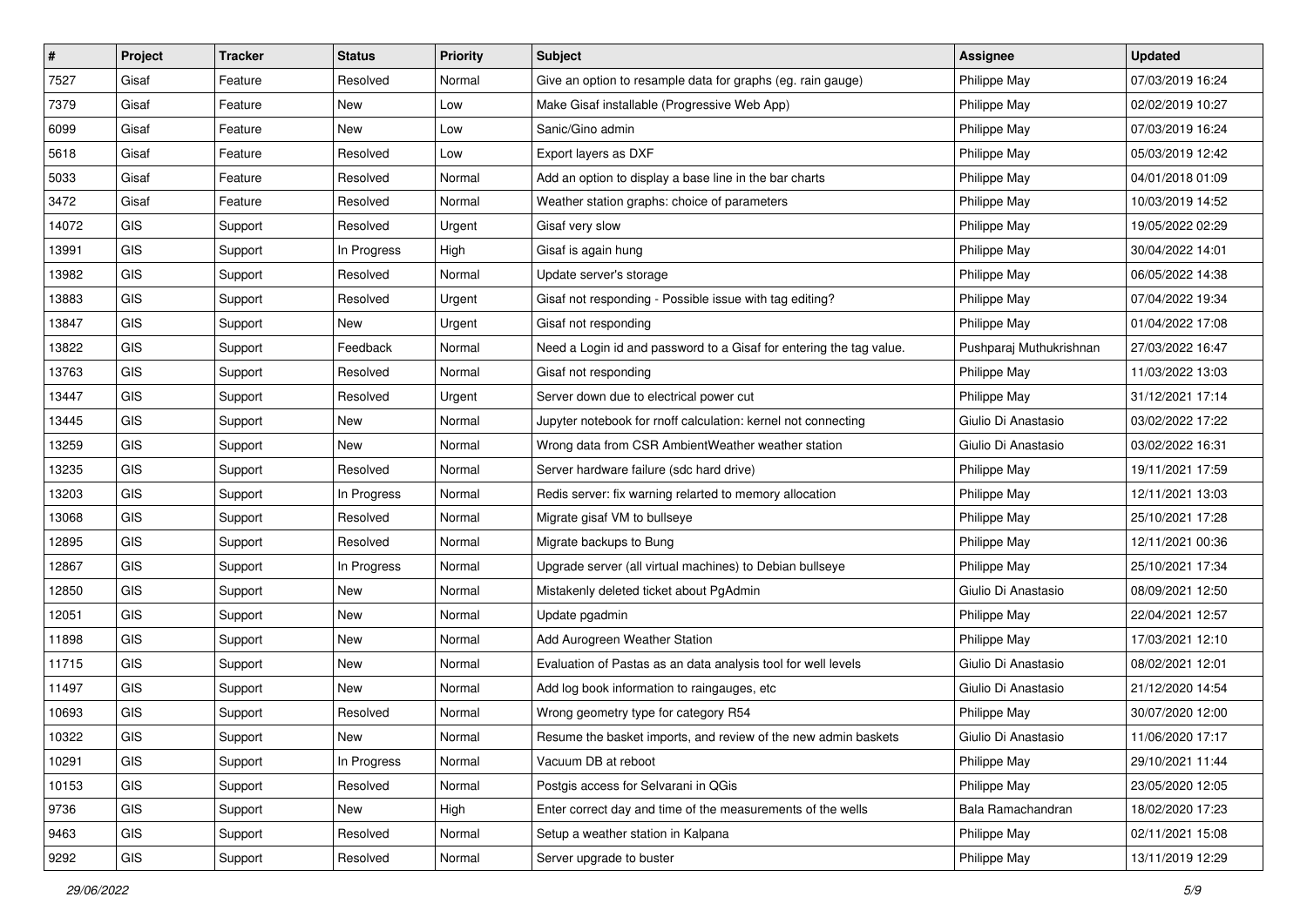| #     | Project    | <b>Tracker</b> | <b>Status</b> | <b>Priority</b> | Subject                                                                          | Assignee            | <b>Updated</b>   |
|-------|------------|----------------|---------------|-----------------|----------------------------------------------------------------------------------|---------------------|------------------|
| 8787  | <b>GIS</b> | Support        | New           | Normal          | In Wastless P49 points are in text, we can't able to upload in gsaf              | Giulio Di Anastasio | 13/08/2019 17:10 |
| 8504  | <b>GIS</b> | Support        | Resolved      | Normal          | Clean data from the weather station                                              | Philippe May        | 04/07/2019 17:05 |
| 8450  | GIS        | Support        | Resolved      | Normal          | Unable to Load Jupyter Lab                                                       | Philippe May        | 10/06/2019 15:52 |
| 8246  | GIS        | Support        | Resolved      | Normal          | Server down?                                                                     | Philippe May        | 06/05/2019 15:45 |
| 7853  | GIS        | Support        | <b>New</b>    | Normal          | Install OpenDroneMap and WebODM                                                  | Philippe May        | 09/05/2019 15:57 |
| 7795  | GIS        | Support        | New           | Normal          | Open SOurce software tutorials on water management from youtube -<br>Hatari Labs | Pavneet Kaur        | 12/03/2019 16:33 |
| 7402  | GIS        | Support        | <b>New</b>    | Normal          | Integrate data from well probes                                                  | Philippe May        | 10/01/2019 11:12 |
| 7343  | GIS        | Support        | Resolved      | Normal          | Add layer for locations                                                          | Philippe May        | 02/02/2019 15:25 |
| 7161  | GIS        | Support        | In Progress   | Normal          | Setup remote backup                                                              | Philippe May        | 19/12/2018 10:14 |
| 7156  | GIS        | Support        | Resolved      | Normal          | Make server boot again                                                           | Philippe May        | 05/02/2019 11:13 |
| 7120  | GIS        | Support        | In Progress   | Normal          | High CPU usage on the server (dom0)                                              | Philippe May        | 26/02/2019 13:10 |
| 6990  | GIS        | Support        | Resolved      | Normal          | Create a VM for Notebooks                                                        | Philippe May        | 10/11/2018 15:57 |
| 6954  | <b>GIS</b> | Support        | Resolved      | Normal          | Create a VM for DB                                                               | Philippe May        | 10/11/2018 16:02 |
| 6769  | GIS        | Support        | In Progress   | Normal          | Issue in the DXF conversion                                                      | Payneet Kaur        | 04/10/2018 15:00 |
| 6494  | GIS        | Support        | Resolved      | Normal          | Add CC copyright on data                                                         | Philippe May        | 31/08/2018 21:19 |
| 6077  | GIS        | Support        | New           | Normal          | AC in office                                                                     |                     | 23/06/2018 13:05 |
| 3410  | GIS        | Support        | Resolved      | High            | Map website to http://water.auroville.org.in                                     | Philippe May        | 27/12/2016 22:41 |
| 13952 | Gisaf      | Support        | Resolved      | Normal          | Gisaf isn't Connecting                                                           | Philippe May        | 25/04/2022 11:27 |
| 13681 | Gisaf      | Support        | Resolved      | Normal          | Gisaf isn't Connecting                                                           | Philippe May        | 19/02/2022 11:01 |
| 13642 | Gisaf      | Support        | Resolved      | Urgent          | Electrical problems: Server down                                                 | Philippe May        | 15/02/2022 09:38 |
| 13202 | Gisaf      | Support        | Resolved      | Normal          | Gisaf is showing error                                                           | Philippe May        | 12/11/2021 12:59 |
| 13107 | Gisaf      | Support        | <b>New</b>    | Normal          | Errors                                                                           | Bala Ramachandran   | 27/10/2021 19:31 |
| 13106 | Gisaf      | Support        | New           | Normal          | Errors                                                                           | Bala Ramachandran   | 27/10/2021 17:02 |
| 13090 | Gisaf      | Support        | Resolved      | Normal          | Importing error in new admin                                                     | Philippe May        | 28/10/2021 11:00 |
| 12688 | Gisaf      | Support        | Resolved      | Normal          | Layers are not visible                                                           | Philippe May        | 10/08/2021 10:03 |
| 11966 | Gisaf      | Support        | New           | Normal          | <b>QGIS Graphical Modeler</b>                                                    | Giulio Di Anastasio | 16/04/2021 13:09 |
| 11933 | Gisaf      | Support        | Resolved      | Normal          | <b>Importing Error</b>                                                           |                     | 30/03/2021 14:55 |
| 11886 | Gisaf      | Support        | Resolved      | Normal          | Pandas resample deprecation warning                                              | Philippe May        | 16/03/2021 12:49 |
| 11691 | Gisaf      | Support        | Resolved      | Normal          | Error on when importing geopackage                                               | Selvarani C         | 18/03/2021 11:28 |
| 11457 | Gisaf      | Support        | Resolved      | Normal          | Building Shed and Retaining Walls are not showing in a map                       | Philippe May        | 14/12/2020 19:52 |
| 11262 | Gisaf      | Support        | Resolved      | Normal          | importing Error                                                                  |                     | 04/11/2020 14:49 |
| 11260 | Gisaf      | Support        | Resolved      | Normal          | Reconciliation is not happening                                                  |                     | 03/11/2020 11:32 |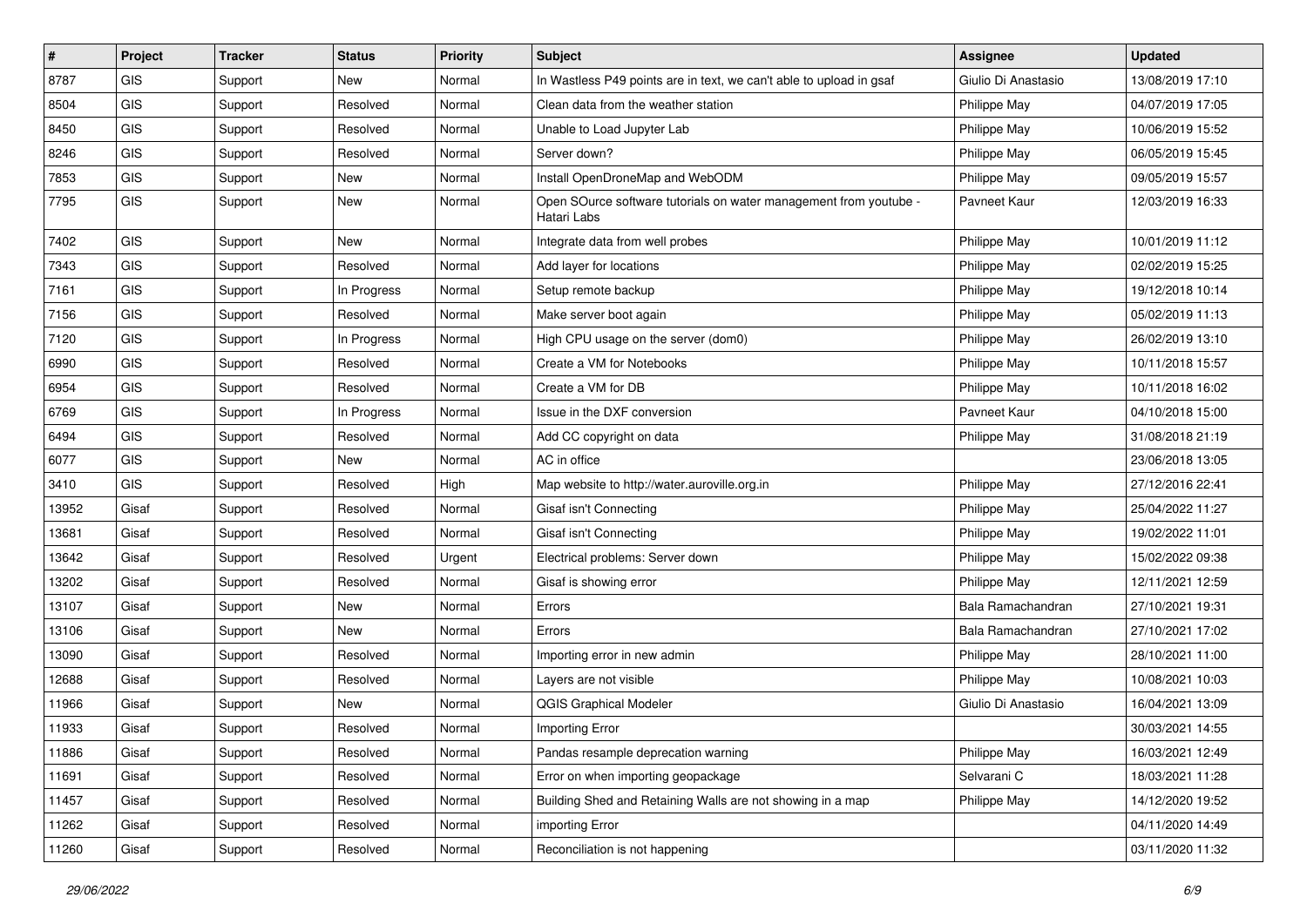| #     | Project    | <b>Tracker</b> | <b>Status</b> | <b>Priority</b> | <b>Subject</b>                                                                             | Assignee            | <b>Updated</b>   |
|-------|------------|----------------|---------------|-----------------|--------------------------------------------------------------------------------------------|---------------------|------------------|
| 11081 | Gisaf      | Support        | New           | Normal          | Gisaf doesn't allowed multiple reconciliation                                              | Philippe May        | 01/10/2020 15:00 |
| 11071 | Gisaf      | Support        | <b>New</b>    | Normal          | Reconciliation: cannot find some points                                                    | Philippe May        | 01/10/2020 13:03 |
| 10364 | Gisaf      | Support        | New           | Normal          | Reconcile the reconciliations                                                              | Philippe May        | 17/06/2020 17:27 |
| 10224 | Gisaf      | Support        | Resolved      | Normal          | Update gs.basemaps in Jupyter notebooks                                                    | Philippe May        | 14/06/2021 16:15 |
| 10214 | Gisaf      | Support        | New           | Normal          | <b>Multiple Reconciliations</b>                                                            | Philippe May        | 27/05/2020 16:12 |
| 9592  | Gisaf      | Support        | Resolved      | Urgent          | Follow up migration                                                                        | Philippe May        | 19/01/2020 13:42 |
| 9483  | Gisaf      | Support        | New           | Normal          | Performance: writing gpkg is slower than shapefiles                                        | Philippe May        | 08/01/2020 11:15 |
| 9466  | Gisaf      | Support        | Resolved      | Normal          | Rename "altitude" to "elevation"                                                           | Philippe May        | 08/01/2020 11:27 |
| 6907  | Gisaf      | Support        | New           | Low             | Study alternative for TileServer                                                           | Philippe May        | 11/01/2020 11:45 |
| 6070  | Gisaf      | Support        | New           | Normal          | A survey of 3D GIS Models                                                                  | Pavneet Kaur        | 05/02/2019 12:47 |
| 13992 | <b>GIS</b> | Documentation  | New           | Normal          | Units for Wind speed in automatic weather stations                                         | Giulio Di Anastasio | 30/04/2022 19:37 |
| 12077 | <b>GIS</b> | Documentation  | New           | Normal          | Reorganize the Wiki                                                                        | Selvarani C         | 28/04/2021 17:39 |
| 11685 | <b>GIS</b> | Documentation  | New           | Normal          | Daily resampling of rainfall in CSR Weather Station - How is it calculated                 | Giulio Di Anastasio | 04/02/2021 11:14 |
| 11506 | <b>GIS</b> | Documentation  | <b>New</b>    | Normal          | Article on wells levels graphs                                                             | Philippe May        | 21/12/2020 16:41 |
| 11448 | GIS        | Documentation  | New           | High            | Meaning of colors for wells in the map                                                     | Giulio Di Anastasio | 10/12/2020 11:34 |
| 10733 | <b>GIS</b> | Documentation  | New           | Normal          | Tags retained when the same geometry is replaced                                           |                     | 04/08/2020 16:16 |
| 10196 | GIS        | Documentation  | New           | Normal          | Reconciliation of points in tables not at raw level. (Polygon, Line)                       | Giulio Di Anastasio | 26/05/2020 14:37 |
| 9735  | <b>GIS</b> | Documentation  | <b>New</b>    | Normal          | Disciplane farm well: wrong depth                                                          | Bala Ramachandran   | 18/02/2020 17:15 |
| 9141  | <b>GIS</b> | Documentation  | New           | Normal          | AWS water supply data                                                                      |                     | 16/10/2019 12:52 |
| 8762  | <b>GIS</b> | Documentation  | <b>New</b>    | Normal          | Calculation of Run-off volume and Vegetation classification                                |                     | 05/08/2019 17:07 |
| 8070  | <b>GIS</b> | Documentation  | New           | Normal          | TIN based watershed models                                                                 |                     | 10/04/2019 15:31 |
| 7835  | <b>GIS</b> | Documentation  | Resolved      | Normal          | Adding and Using ESRI and other basemaps in QGIS.                                          | Debojyoti Mallick   | 06/03/2019 13:01 |
| 7762  | GIS        | Documentation  | New           | Normal          | WEb resources for Open Drone Map                                                           | Giulio Di Anastasio | 25/02/2019 10:34 |
| 7645  | GIS        | Documentation  | New           | Normal          | Documentation of health checks                                                             |                     | 18/02/2019 09:24 |
| 11648 | Gisaf      | Documentation  | New           | Normal          | Styling categories                                                                         | Giulio Di Anastasio | 27/01/2021 16:02 |
| 9552  | Gisaf      | Documentation  | Resolved      | Normal          | Weekly resampling - Starts on mondays                                                      | Philippe May        | 25/07/2020 17:12 |
| 7813  | Gisaf      | Documentation  | Resolved      | Normal          | Including credits for ESRI basemap (Sat, Highways, Labels)                                 | Philippe May        | 05/03/2019 12:39 |
| 13115 | GIS        | Task           | In Progress   | Urgent          | Server not working after power cut                                                         | Philippe May        | 29/10/2021 11:05 |
| 9127  | <b>GIS</b> | Task           | Resolved      | Normal          | Cross check                                                                                | Bala Ramachandran   | 20/11/2019 12:32 |
| 9119  | GIS        | Task           | Resolved      | Normal          | Individual/community well data                                                             | Meera Natarajan     | 23/10/2019 11:16 |
| 8746  | <b>GIS</b> | Task           | New           | Normal          | Updating and Standardizing Symbology and Color for features in the AV<br>Geomatics Portal. | Debojyoti Mallick   | 02/08/2019 16:08 |
| 8567  | GIS        | Task           | New           | Normal          | Delaunay 2D and 3D triangulation using catchment points and their<br>elevations            | Debojyoti Mallick   | 03/07/2019 11:44 |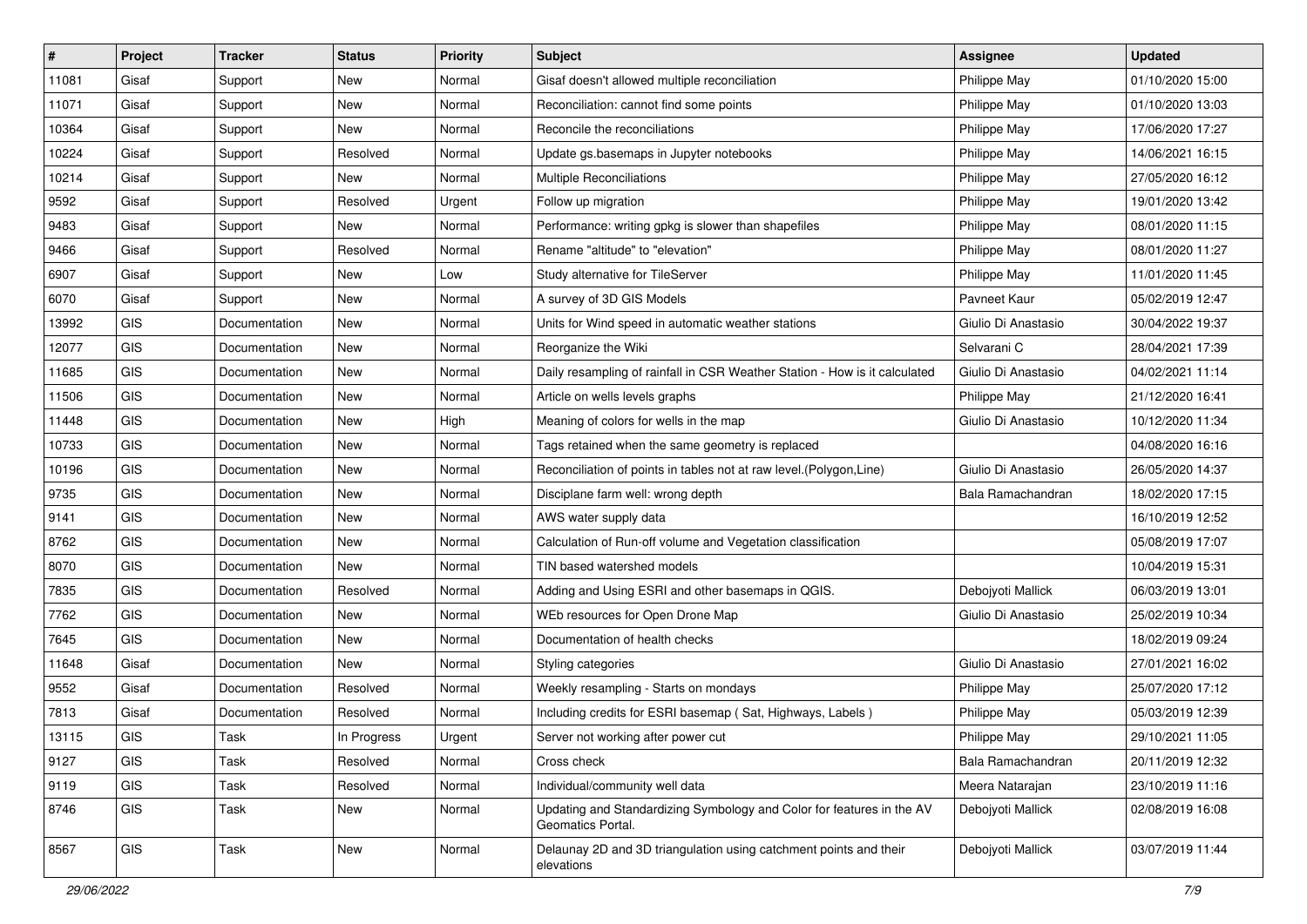| #    | Project    | <b>Tracker</b> | <b>Status</b> | <b>Priority</b> | Subject                                                                                                              | Assignee                | <b>Updated</b>   |
|------|------------|----------------|---------------|-----------------|----------------------------------------------------------------------------------------------------------------------|-------------------------|------------------|
| 8486 | <b>GIS</b> | Task           | In Progress   | Normal          | Understanding how to generate a DSM (Digital Surface Model) or DEM<br>(Digital Elevation Model) using Survey Points. | Debojyoti Mallick       | 03/07/2019 11:44 |
| 8384 | <b>GIS</b> | Task           | Feedback      | Normal          | Applying Topology Rules to Basins using QGIS 3.6.*                                                                   | Debojyoti Mallick       | 12/06/2019 16:43 |
| 8380 | GIS        | Task           | Feedback      | Normal          | Understanding Terrain Datasets for vector modelling of DTM using ArcGIS<br>concepts                                  | Debojyoti Mallick       | 07/06/2019 10:20 |
| 8303 | GIS        | Task           | <b>New</b>    | High            | Health check up residential zone (Priority 1 list)                                                                   | Meera Natarajan         | 14/05/2019 11:29 |
| 8299 | GIS        | Task           | Resolved      | High            | Understanding The Things Network Fair Access Policy and Gateway<br>Limitations                                       | Deboivoti Mallick       | 27/05/2019 10:28 |
| 8287 | GIS        | Task           | Resolved      | Normal          | additional information to the template                                                                               | Meera Natarajan         | 24/05/2019 16:31 |
| 8016 | GIS        | Task           | <b>New</b>    | Normal          | Handling Exception in Python Scripts, Logging and Creating and<br>Publishing to a Git Repository                     | Debojyoti Mallick       | 03/05/2019 11:14 |
| 7984 | GIS        | Task           | Resolved      | Normal          | Understanding The Things Network and embedding it with Jupyter for Well<br>Data                                      | Debojyoti Mallick       | 29/03/2019 16:04 |
| 7913 | <b>GIS</b> | Task           | <b>New</b>    | High            | Editing to be done in GISAF                                                                                          | Pavneet Kaur            | 15/03/2019 14:42 |
| 7858 | GIS        | Task           | New           | Normal          | Harvest data of wells to be entered in Gisaf                                                                         | Pavneet Kaur            | 08/03/2019 16:07 |
| 7857 | GIS        | Task           | <b>New</b>    | Normal          | Add new wells in gisaf                                                                                               | Pavneet Kaur            | 08/03/2019 16:06 |
| 7839 | GIS        | Task           | Resolved      | Normal          | Bush vs Bush Area - mismatch                                                                                         | Pushparaj Muthukrishnan | 23/03/2019 10:30 |
| 7836 | <b>GIS</b> | Task           | <b>New</b>    | Normal          | Bobby well missing                                                                                                   | Pavneet Kaur            | 15/03/2019 15:04 |
| 7818 | <b>GIS</b> | Task           | Resolved      | Normal          | Studying OGC services with Publish / Subscription for Open source forum.                                             | Debojyoti Mallick       | 29/03/2019 10:37 |
| 7814 | <b>GIS</b> | Task           | Resolved      | Normal          | RTK coordinates of Drone targets                                                                                     | Pushparaj Muthukrishnan | 03/05/2019 11:35 |
| 7789 | <b>GIS</b> | Task           | <b>New</b>    | Normal          | Cross check Johnny's well id 54 EGB007 - DEPTH is not correct in Harvest<br>data                                     | l Giulio Di Anastasio   | 27/02/2019 16:58 |
| 7786 | GIS        | Task           | Resolved      | Low             | To take a photo of Boundary Stone and position                                                                       | Pushparaj Muthukrishnan | 03/05/2019 11:36 |
| 7784 | <b>GIS</b> | Task           | Resolved      | Immediate       | In Invocation Unpaved road is missing in gisaf                                                                       | Pushparaj Muthukrishnan | 23/03/2019 10:32 |
| 7778 | <b>GIS</b> | Task           | Resolved      | Normal          | To fines the survey work in Sukhavati Community by 09/03/2019                                                        | Pushparaj Muthukrishnan | 03/05/2019 11:37 |
| 7746 | GIS        | Task           | <b>New</b>    | High            | Sacred Groves well                                                                                                   | Bala Ramachandran       | 05/03/2019 11:32 |
| 7734 | <b>GIS</b> | Task           | <b>New</b>    | Normal          | Start surveying in Sukhavati                                                                                         | Ramkumar Sekar          | 25/02/2019 17:49 |
| 7732 | <b>GIS</b> | Task           | Resolved      | Urgent          | Water level in Angad's well                                                                                          | Bala Ramachandran       | 23/02/2019 11:11 |
| 7724 | <b>GIS</b> | Task           | <b>New</b>    | Normal          | Publish CZ and IDZ- Water Project> on Gisaf                                                                          | Pavneet Kaur            | 15/03/2019 14:55 |
| 7723 | GIS        | Task           | Resolved      | Normal          | comparison pH and TDS meter                                                                                          | Meera Natarajan         | 09/03/2019 11:18 |
| 7722 | GIS        | Task           | Resolved      | Normal          | health check standardization of observation                                                                          | Meera Natarajan         | 27/02/2019 16:22 |
| 7721 | GIS        | Task           | New           | Normal          | create template for health check-up                                                                                  | Meera Natarajan         | 20/02/2019 11:58 |
| 7698 | GIS        | Task           | New           | Normal          | EC & pH meter                                                                                                        | Meera Natarajan         | 20/02/2019 10:01 |
| 7651 | GIS        | Task           | New           | Normal          | Create the Proposed shapefile layers                                                                                 | Pavneet Kaur            | 13/02/2019 15:44 |
| 7643 | GIS        | Task           | New           | Normal          | Health check-up in the RZ                                                                                            | Meera Natarajan         | 18/02/2019 09:25 |